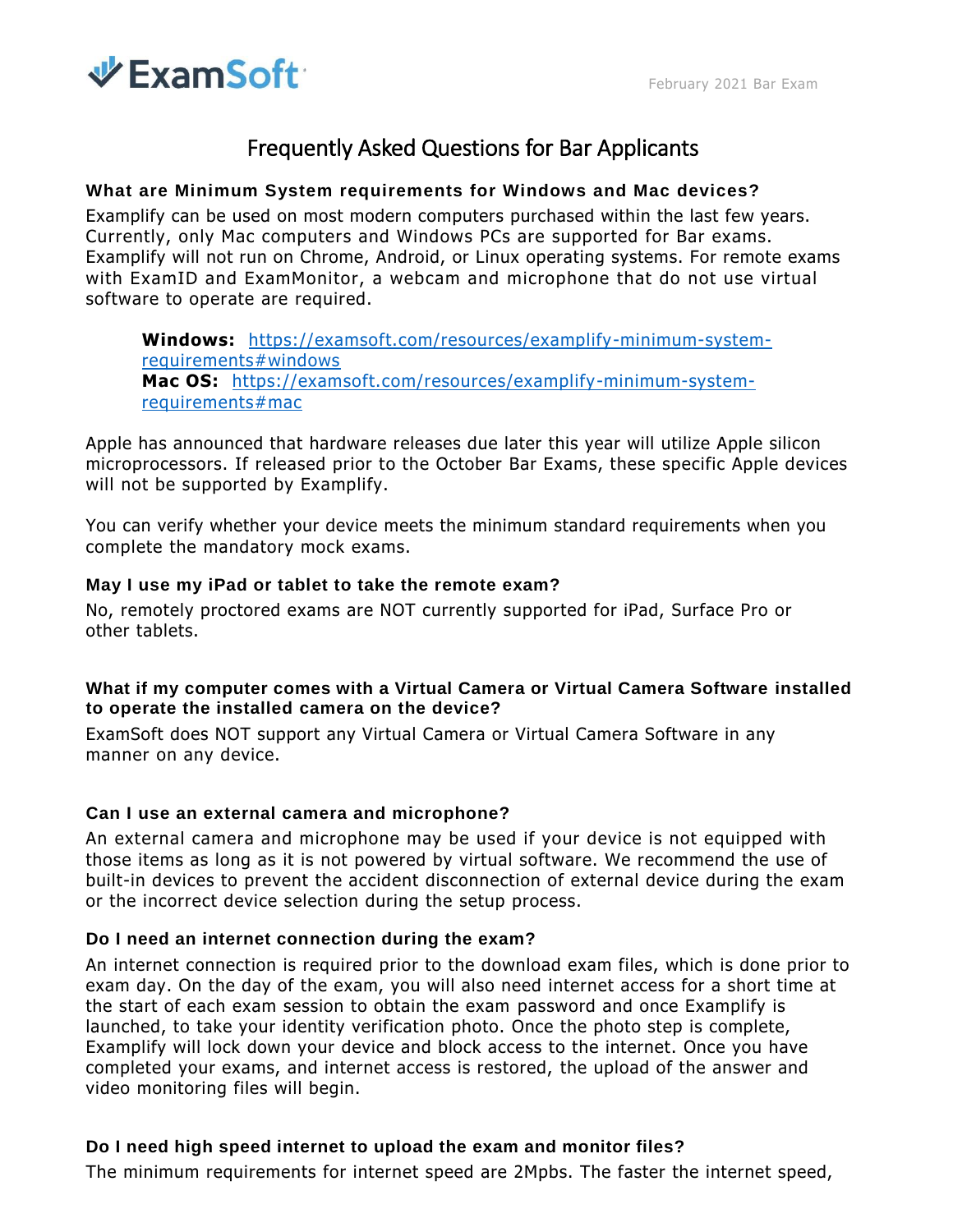# $\Psi$  ExamSoft:

the faster the exam answer and monitoring files will upload. The monitoring file for a 90 minute exam session at a minimal speed should generally take around 15 minutes. Of course, if you have faster internet speed, the uploads will not take as long.

### **What is ExamSoft's policy regarding collection of my data, including biometric data?**

The collection of biometric information through ExamID and ExamMonitor is governed by our privacy policy, available at [https://examsoft.com/privacy-policy.](https://examsoft.com/privacy-policy) Our proctoring partners are bound by this policy as well. Before any biometric information is collected from an applicant, the applicant is notified and must consent. The information is used only for the purpose of providing the services, is never sold, and retained as long as required to provide services, so long as the client's account is maintained. Monitoring files sent to our proctoring partners are anonymized so that the applicant's identity is unknown to the proctor.

#### **Do I need to disable my antivirus software to download Examplify?**

Examplify is a desktop application used by over a million exam takers annually around the world, with updates released at different times throughout the year. Globally, there are hundreds of different anti-virus solutions, each of which releases frequent updates. In this evolving, dynamic environment, there is always risk that a specific anti-virus software could prevent Examplify from successfully operating as needed to deliver a secure exam.

To secure the device, Examplify closes most external applications when beginning a Secure exam. In order to provide a stable and secure user experience, the following commonly used Anti-Virus applications have been confirmed to have no known conflicts with Examplify, and are thus excluded from being automatically shut down at exam start.

- Ad-Aware anti-virus
- Avast anti-virus
- AVG anti-virus
- AVG Watch Dog anti-virus
- Avira anti-virus
- BitDefender anti-virus
- ESET anti-virus
- Kaspersky anti-virus
- McAfee anti-virus
- McAfee anti-virus
- Microsoft Anti-Malware Service
- Microsoft Defender anti-virus
- Microsoft Security Essentials
- Norton anti-virus
- Norton 360
- Panda anti-virus
- Ouick Heal anti-virus
- WebRoot anti-virus

While these vendors' product implementations cause no known issues with Examplify operations, as these vendors are constantly updating their software, there is always risk that an update to any anti-virus solution could prevent Examplify from working effectively.

For this reason, we recommend that users stop their anti-virus prior to starting a secure exam and turning it back on once the exam is completed. If a user is uncomfortable shutting off anti-virus and is using one of the anti-virus solutions listed above, ExamSoft recommends that the user take a secure mock exam prior to any high-stakes assessment to verify that there are no conflicts between Examplify and the anti¬virus software.